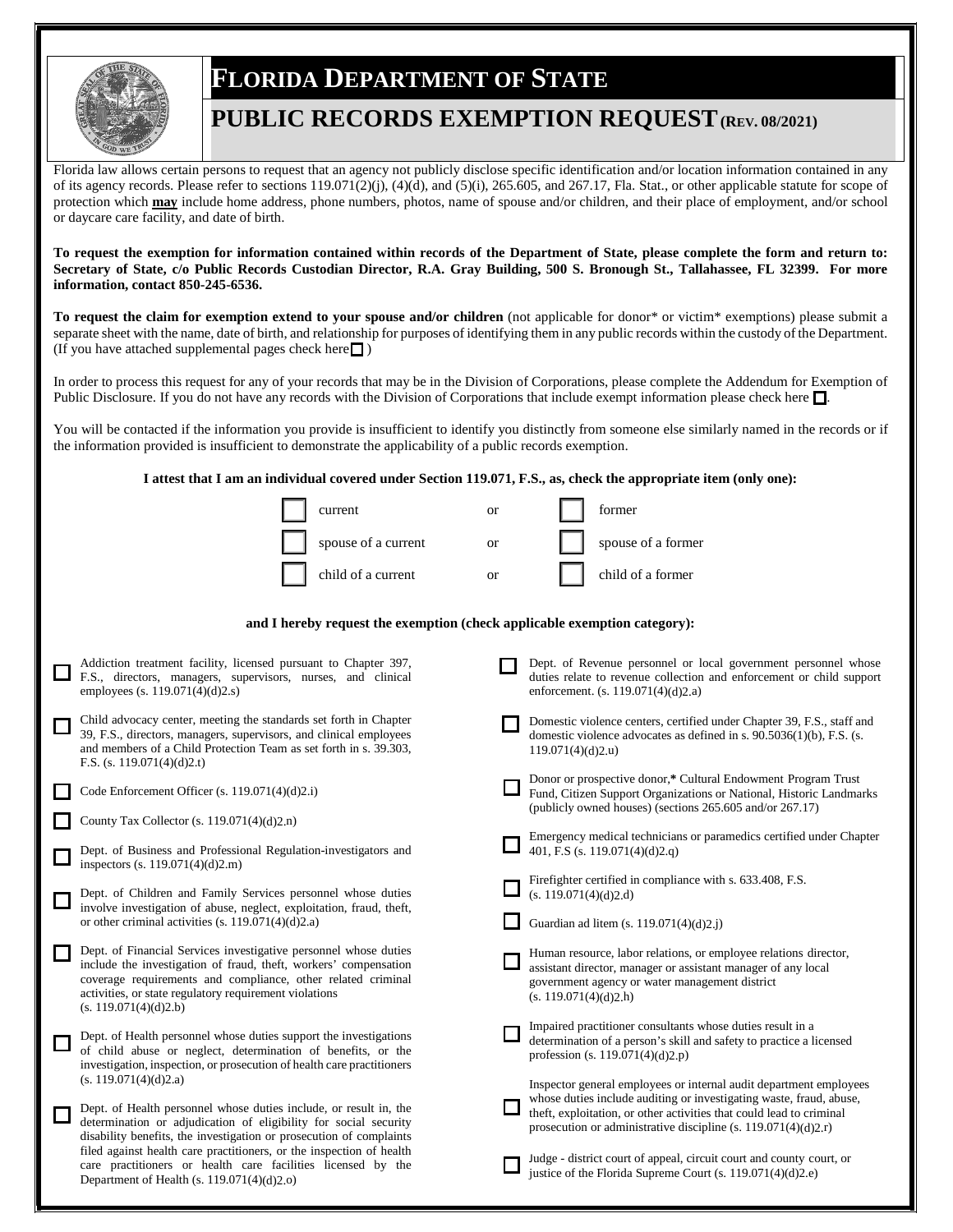|                                                                                                                                                                                                                                                                                                                                                                                                                                                            | Judicial or quasi-judicial officer (general and special magistrate,<br>judge of compensation claims, administrative law judge of the<br>Division of Administrative Hearings, and child support<br>enforcement hearing officer) (s. 119.071(4)(d)2.g)<br>Juvenile probation officer, juvenile probation supervisor,<br>detention superintendent, assistant detention superintendent,<br>senior juvenile detention officer, juvenile detention officer<br>supervisor, juvenile detention officer, house parent I and II, house<br>parent supervisor, group treatment leader, group treatment leader<br>supervisor, rehabilitation therapist, and social services counselor<br>of the Dept. of Juvenile Justice (s. 119.071(4)(d)2.k)<br>Law enforcement personnel including correctional officers and<br>correctional probation officers (s. 119.071(4)(d)2.a)<br>Office of Financial Regulation, Bureau of Financial<br>Investigations, investigative personnel whose duties include the<br>investigation of fraud, theft, other related criminal activities, or<br>state regulatory requirement violations (s. 119.071(4)(d)2.c.) |  | Prosecutor (state attorney, assistant state attorney, statewide<br>prosecutor, assistant statewide prosecutor) (s. 119.071(4)(d)2.f)<br>Public defenders and criminal conflict and civil regional counsel<br>(includes assistant public defenders, assistant criminal conflict and<br>assistant civil regional counsel) (s. 119.071(4)(d)2.l)<br>U.S. attorney or assistant attorney, U.S. appellate judge, U.S district<br>court judge and U.S. magistrate (By signature below, person certifies<br>that reasonable efforts made to protect information from being<br>publicly accessible by other means) $(S. 119.071(5)(i)$<br>Victim* of sexual battery, aggravated child abuse, aggravated<br>stalking, harassment, aggravated battery or domestic violence [Attach<br>official verification that crime occurred. 5-year exemption. Contact<br>Attorney General's Office (850-414-3990) about eligibility for<br>separate Address Confidentiality Program. See s. 741.465, Fla. Stat]<br>Other (list applicable statute): |  |  |  |
|------------------------------------------------------------------------------------------------------------------------------------------------------------------------------------------------------------------------------------------------------------------------------------------------------------------------------------------------------------------------------------------------------------------------------------------------------------|-----------------------------------------------------------------------------------------------------------------------------------------------------------------------------------------------------------------------------------------------------------------------------------------------------------------------------------------------------------------------------------------------------------------------------------------------------------------------------------------------------------------------------------------------------------------------------------------------------------------------------------------------------------------------------------------------------------------------------------------------------------------------------------------------------------------------------------------------------------------------------------------------------------------------------------------------------------------------------------------------------------------------------------------------------------------------------------------------------------------------------------|--|--------------------------------------------------------------------------------------------------------------------------------------------------------------------------------------------------------------------------------------------------------------------------------------------------------------------------------------------------------------------------------------------------------------------------------------------------------------------------------------------------------------------------------------------------------------------------------------------------------------------------------------------------------------------------------------------------------------------------------------------------------------------------------------------------------------------------------------------------------------------------------------------------------------------------------------------------------------------------------------------------------------------------------|--|--|--|
|                                                                                                                                                                                                                                                                                                                                                                                                                                                            | Printed Name: Date of Birth: Phone Number:                                                                                                                                                                                                                                                                                                                                                                                                                                                                                                                                                                                                                                                                                                                                                                                                                                                                                                                                                                                                                                                                                        |  |                                                                                                                                                                                                                                                                                                                                                                                                                                                                                                                                                                                                                                                                                                                                                                                                                                                                                                                                                                                                                                |  |  |  |
|                                                                                                                                                                                                                                                                                                                                                                                                                                                            |                                                                                                                                                                                                                                                                                                                                                                                                                                                                                                                                                                                                                                                                                                                                                                                                                                                                                                                                                                                                                                                                                                                                   |  |                                                                                                                                                                                                                                                                                                                                                                                                                                                                                                                                                                                                                                                                                                                                                                                                                                                                                                                                                                                                                                |  |  |  |
|                                                                                                                                                                                                                                                                                                                                                                                                                                                            |                                                                                                                                                                                                                                                                                                                                                                                                                                                                                                                                                                                                                                                                                                                                                                                                                                                                                                                                                                                                                                                                                                                                   |  | Date:                                                                                                                                                                                                                                                                                                                                                                                                                                                                                                                                                                                                                                                                                                                                                                                                                                                                                                                                                                                                                          |  |  |  |
| Pursuant to Section 119.071(4)(d)3., F.S., your request must be notarized. The requestor hereby swears or affirms, under penalty of<br>perjury, that the information contained in the foregoing public record exemption form is true and correct.<br><b>REQUIRED NOTARIZATION SECTION</b><br><b>STATE OF FLORIDA</b><br><b>COUNTY OF</b><br>The foregoing Public Records Exemption Request was sworn to (or affirmed) and subscribed before me by means of |                                                                                                                                                                                                                                                                                                                                                                                                                                                                                                                                                                                                                                                                                                                                                                                                                                                                                                                                                                                                                                                                                                                                   |  |                                                                                                                                                                                                                                                                                                                                                                                                                                                                                                                                                                                                                                                                                                                                                                                                                                                                                                                                                                                                                                |  |  |  |
|                                                                                                                                                                                                                                                                                                                                                                                                                                                            |                                                                                                                                                                                                                                                                                                                                                                                                                                                                                                                                                                                                                                                                                                                                                                                                                                                                                                                                                                                                                                                                                                                                   |  |                                                                                                                                                                                                                                                                                                                                                                                                                                                                                                                                                                                                                                                                                                                                                                                                                                                                                                                                                                                                                                |  |  |  |
|                                                                                                                                                                                                                                                                                                                                                                                                                                                            |                                                                                                                                                                                                                                                                                                                                                                                                                                                                                                                                                                                                                                                                                                                                                                                                                                                                                                                                                                                                                                                                                                                                   |  |                                                                                                                                                                                                                                                                                                                                                                                                                                                                                                                                                                                                                                                                                                                                                                                                                                                                                                                                                                                                                                |  |  |  |
|                                                                                                                                                                                                                                                                                                                                                                                                                                                            | personally known to me OR                                                                                                                                                                                                                                                                                                                                                                                                                                                                                                                                                                                                                                                                                                                                                                                                                                                                                                                                                                                                                                                                                                         |  |                                                                                                                                                                                                                                                                                                                                                                                                                                                                                                                                                                                                                                                                                                                                                                                                                                                                                                                                                                                                                                |  |  |  |
|                                                                                                                                                                                                                                                                                                                                                                                                                                                            |                                                                                                                                                                                                                                                                                                                                                                                                                                                                                                                                                                                                                                                                                                                                                                                                                                                                                                                                                                                                                                                                                                                                   |  |                                                                                                                                                                                                                                                                                                                                                                                                                                                                                                                                                                                                                                                                                                                                                                                                                                                                                                                                                                                                                                |  |  |  |
| Signature of Notary Public - State of Florida                                                                                                                                                                                                                                                                                                                                                                                                              |                                                                                                                                                                                                                                                                                                                                                                                                                                                                                                                                                                                                                                                                                                                                                                                                                                                                                                                                                                                                                                                                                                                                   |  |                                                                                                                                                                                                                                                                                                                                                                                                                                                                                                                                                                                                                                                                                                                                                                                                                                                                                                                                                                                                                                |  |  |  |
|                                                                                                                                                                                                                                                                                                                                                                                                                                                            |                                                                                                                                                                                                                                                                                                                                                                                                                                                                                                                                                                                                                                                                                                                                                                                                                                                                                                                                                                                                                                                                                                                                   |  | Print, Type, or Stamp Commissioned Name of Notary Public                                                                                                                                                                                                                                                                                                                                                                                                                                                                                                                                                                                                                                                                                                                                                                                                                                                                                                                                                                       |  |  |  |